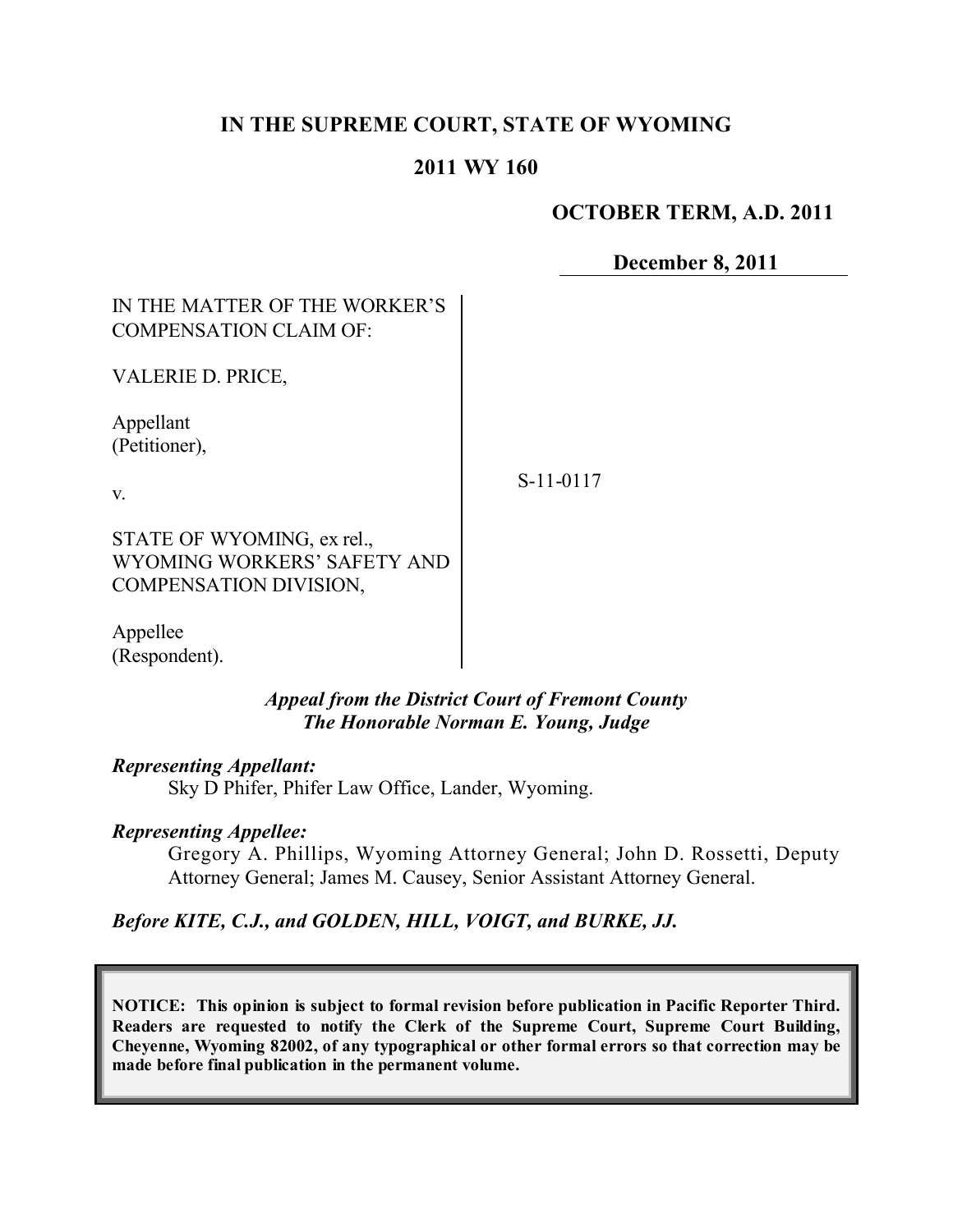### **VOIGT, Justice.**

[¶1] The Office of Administrative Hearings (OAH) upheld the decision of the Wyoming Worker's Safety and Compensation Division (Division) denying the appellant, Valerie Price, reimbursement of medical expenses for an injury suffered following a work-related accident on the basis that the subsequent injury was not work related. This Court upholds that determination.

#### **ISSUE**

[¶2] Does substantial evidence support the hearing examiner's decision upholding the Division's denial of payment for medical services relating to the appellant's cervical spine?

### **FACTS**

[¶3] The appellant slipped and fell on December 25, 2004, while taking out garbage for her employer. She was diagnosed with injuries to her right hip, shoulder, and elbow and received Wyoming workers' compensation benefits for her shoulder injury and an umbilical hernia. Throughout the beginning of 2005, the appellant was treated by Dr. John Harp at the Lander Medical Clinic. Dr. Harp ordered x-rays but no bone injury was apparent. He also prescribed a course of physical therapy to strengthen the appellant's arm and improve her range of motion. In February 2005, Dr. Harp ordered an MRI of the appellant's right shoulder which showed a clavicle fracture, although the doctor noted that the MRI did not reveal injury commensurate with the appellant's complaints. Because the appellant continued to experience pain in her shoulder after three months of physical therapy, Dr. Harp scheduled the appellant for surgery to repair her clavicle. Dr. Harp also noted that there was a risk that the shoulder would not improve following surgery. After the surgery, the appellant was again placed on a course of physical therapy. The doctor noted that the appellant was "slowly, but surely improving" and he expected her to make "a full recovery without permanent impairment." In May 2005, Dr. Harp allowed the appellant to return to work without restriction. After a follow-up visit in August of 2005, another doctor at the Lander clinic indicated that although the appellant was still experiencing pain in her shoulder, he was "unsure how this relates to her initial injury." Dr. Harp referred the appellant to Dr. Bienz at Gem City Bone and Joint.

[¶4] Dr. Bienz saw the appellant in September 2005, and was unable to determine the source of her continuing shoulder pain and, again, the appellant was prescribed a course of physical therapy. After five weeks, the appellant reported to Dr. Bienz that her shoulder pain had not diminished. The doctor's notes indicate that "her pain seems well out of proportion to [his] objective findings." Dr. Bienz scheduled the appellant for an MRI, the results of which were normal and indicated no sign of injury to the appellant's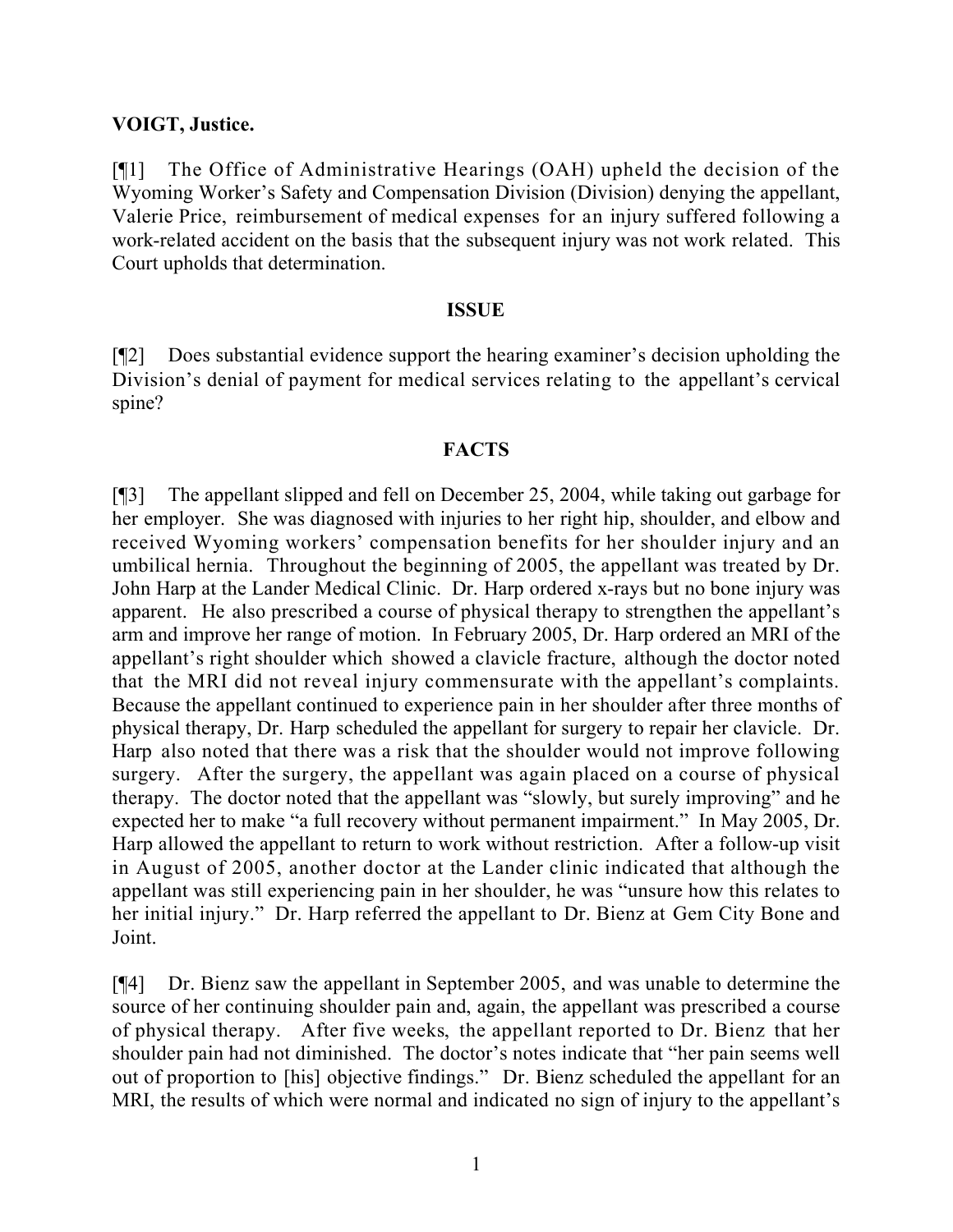shoulder. Once again the appellant was prescribed physical therapy, but the doctor suggested that success would not be likely. Four weeks later, in December of 2005, Dr. Bienz's notes show an increased range of motion in the appellant's shoulder, despite continuing numbness and burning sensations in her fingers. These symptoms, he suggested, are likely a result of the shoulder manipulation performed during the appellant's physical therapy sessions.

[¶5] Following a referral, Dr. Behrens examined the appellant on February 7, 2006, and ordered an MRI of the patient's cervical spine. The findings of the radiologist were as follows:

> The cervical vertebral bodies show slight loss of the normal cervical lordotic curvature. This is most pronounced at the C4-5 level. The cerebellar tonsils are normotopic in position. The cervical cord is of normal caliber and shows normal signal intensity. There is no evidence of spinal canal stenosis. The cervical discs show normal hydration. There is minor bulging of the annulus at the C5-6 level. This does not result in any canal or foraminal stenosis however. No additional abnormalities are note [sic].

Dr. Behrens, however, never reviewed the results of the MRI after the Division refused to pay for his services.

[¶6] The appellant was sent to Dr. Ruttle in March 2006 for an independent medical examination. The doctor concluded that the appellant exhibited no evidence of cervical spine injury following an examination. The appellant was also sent to Dr. Ford who, following a review of the 2006 MRI of the appellant's cervical spine, determined that the results showed "some loss of cervical lordosis and a mild C5-6 disk bulge not causing any nerve root impingement and probably not clinically important considering her age."

[ $\llbracket$ ] In 2009, the appellant was referred to Dr. Jenkins who ordered a second MRI<sup>1</sup> of her cervical spine. The results of the MRI suggested that the appellant was suffering from mild cervical spondylosis, mild foraminal stenosis of the C3-4 disc, and a paracentral bulge of C5-6. The doctor indicated that the bulge in the C5-6 disc should not be giving her the pain she experienced in her right shoulder. In a letter to the Division, Dr. Jenkins suggested that the impingement of the C3-4 disc could affect a nerve leading to the trapezius muscle. He added that "it is just difficult to tell at this time whether any significant pain is coming from her neck. We do know that an EMG was done on [sic] 2006 showed no evidence of cervical radiculopathy." Under Dr. Jenkins' care, the appellant continued with physical therapy and the doctor noted improvement in

<sup>&</sup>lt;sup>1</sup> It is the cost of this 2009 MRI that is disputed by the appellant.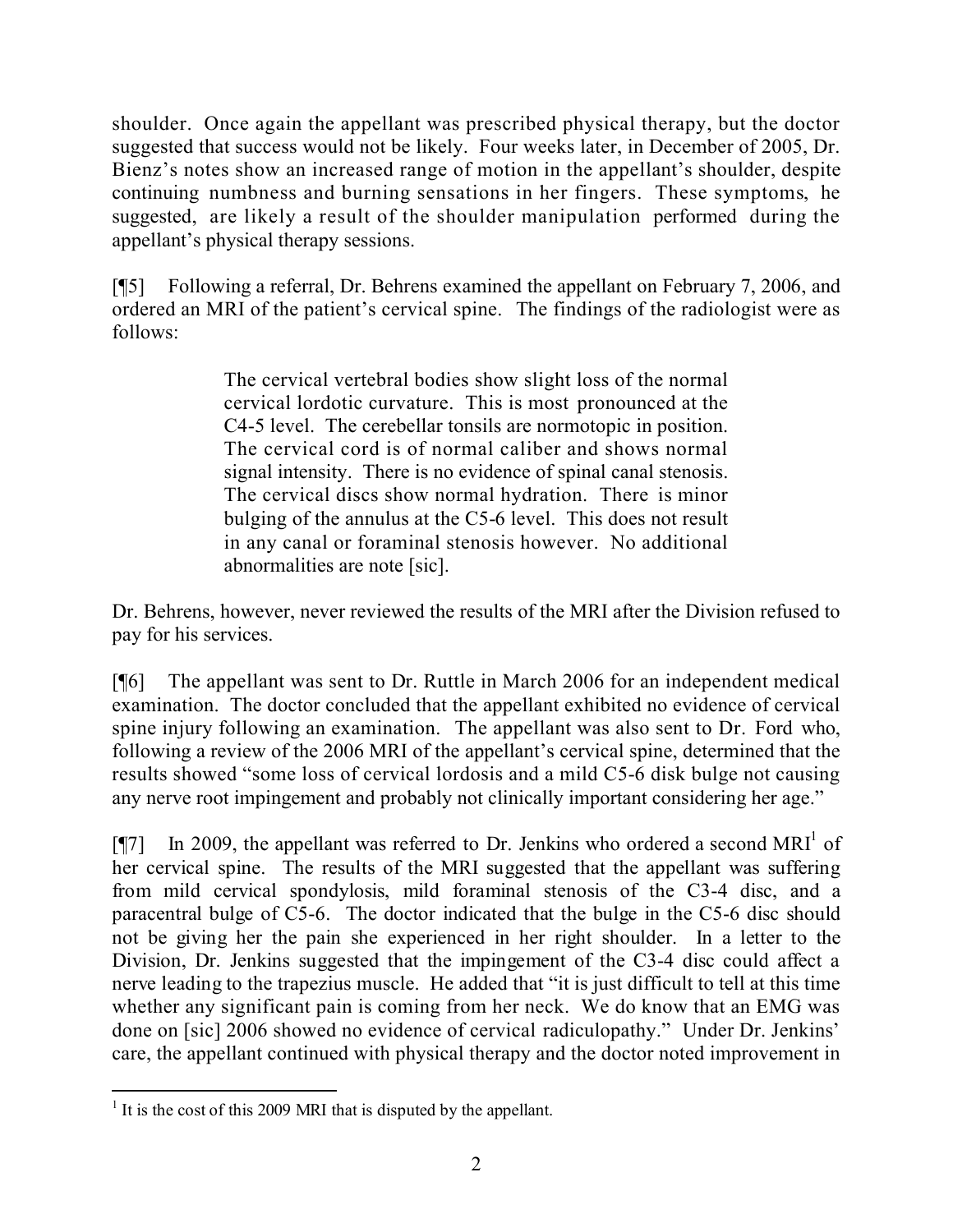her range of motion and a decrease in pain in her arms. The doctor later suggested that "[t]he fact that her shoulder workup is now completely negative and she continues to have pain certainly suggests that the pain may be coming from another source and the most logical source is her cervical spine."

[¶8] The Division issued four Final Determinations objecting to the payments amounting to \$2,097.00 for x-rays and an MRI of the appellant's cervical spine on the grounds that injuries to the cervical spine were not the result of a work-related injury. After the appellant requested a hearing, the OAH denied coverage for these tests, finding that the appellant had not met her burden of establishing that, although the condition of her cervical spine may now be causing shoulder pain, any damage to the cervical spine was not a result of her slip and fall. Following an appeal, the district court affirmed the findings of the OAH. The appellant now appeals to this Court.

# **STANDARD OF REVIEW**

[¶9] The substantial evidence standard will be applied when this Court reviews evidentiary issues. *Dale v. S & S Builders*, 2008 WY 84, ¶ 25, 188 P.3d 554, 561 (Wyo. 2008). "Substantial evidence is relevant evidence which a reasonable mind might accept in support of the agency's conclusions. It is more than a scintilla of evidence." *Id*. at ¶ 11, at 558 (internal citations and quotations omitted). Such a review requires that we determine whether there was substantial evidence to support the agency's findings. *Id*.

> If the hearing examiner determines that the burdened party failed to meet his burden of proof, we will decide whether there is substantial evidence to support the agency's decision to reject the evidence offered by the burdened party by considering whether that conclusion was contrary to the overwhelming weight of the evidence in the record as a whole.

*Id.* at  $\P$  22, at 561. "This Court will not re-weigh the evidence nor substitute its judgment for that of the Hearing Examiner." *Thomas v. Star Aggregates, Inc.*, 982 P.2d 714, 716 (Wyo. 1999), citing *Snyder v. State ex rel. Wyo. Worker's Comp. Div.*, 957 P.2d 289, 292-93 (Wyo. 1998).

# **DISCUSSION**

[¶10] The appellant must establish by a preponderance of the evidence that she is entitled to receive workers' compensation benefits. *Snyder*, 957 P.2d at 293. For the appellant to meet that burden here, she must show not only that her shoulder pain resulted from an injury to her cervical spine, but also that such injury to her spine resulted from the December 25, 2004, accident. Wyo. Stat. Ann.  $\S 27-14-102(a)(xi)$  (LexisNexis 2011)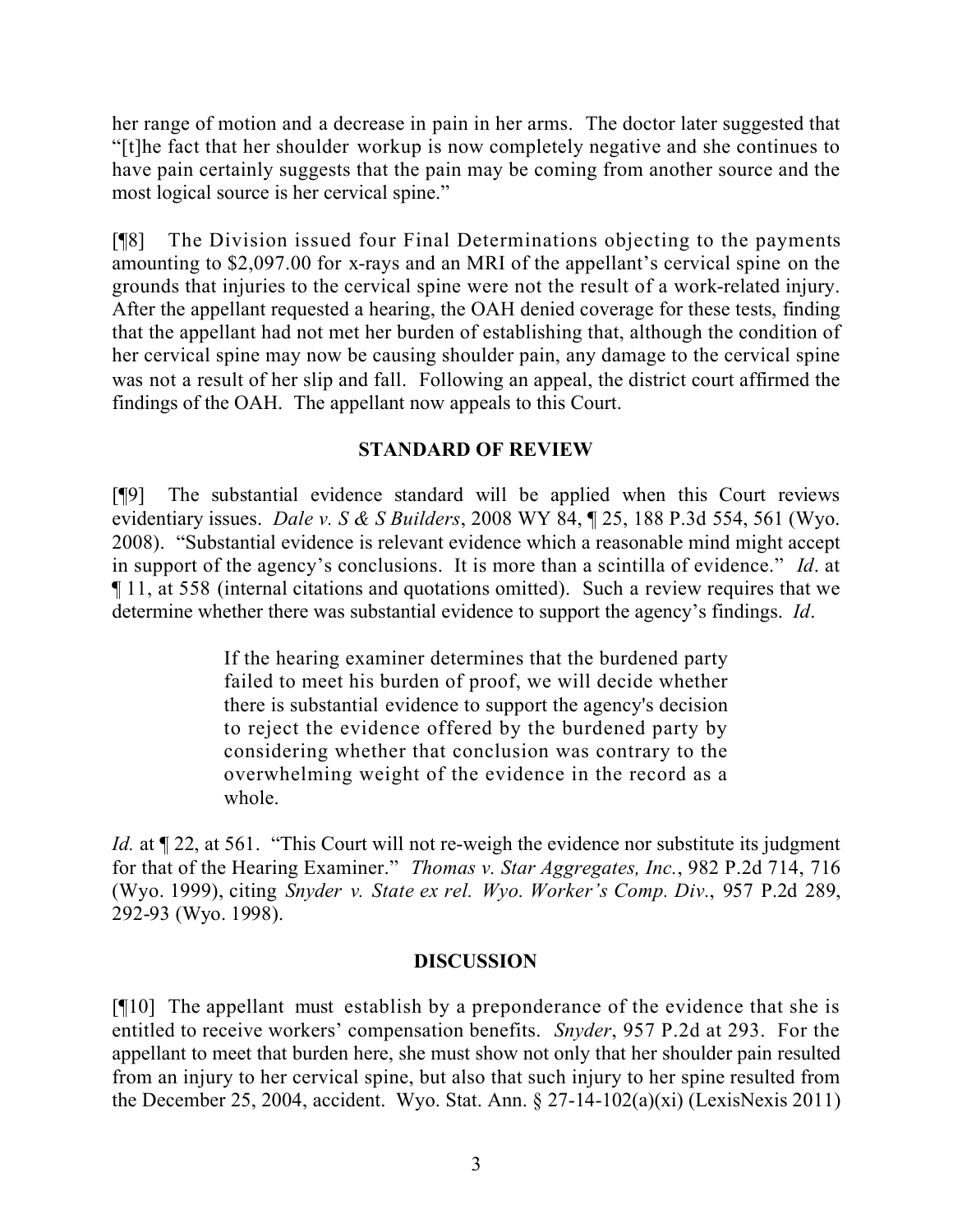(A compensable injury must "aris[e] out of and in the course of employment."). For the injury to have occurred "in the course of employment," there must be "a nexus between the injury and some condition, activity, environment or requirement of the employment. Existence of such a nexus depends upon a reasonable relationship between the project being performed and the claimant's job." *State ex rel. Wyo. Workers' Comp. Div. v. Espinoza*, 924 P.2d 979, 981 (Wyo. 1996) (internal citations and quotations omitted). As stated above, the determination of the OAH will be upheld provided that substantial evidence supports the decision. *See supra* ¶ 9.

[¶11] The appellant argues that since her shoulder pain has yet to subside, she is entitled to reimbursement for diagnostic measures that may determine the source of her affliction. In making this argument the appellant relies upon *Snyder v. State ex rel. Wyo. Worker's Comp. Div.*, 957 P.2d 289 (Wyo. 1998). In *Snyder*, the appellant fell at work which resulted in an injury to his back and pain in his shoulder. After the back injury resolved, the appellant still experienced pain and tingling in his right shoulder and arm, and x-rays were ordered to determine the source of his symptoms. *Id*. at 294-95. This Court reversed the hearing examiner's denial of reimbursement for the cost of those x-rays, holding that "[a]n appropriate diagnostic measure is not non-compensable merely because it fails to reveal an injury which is causally connected to an on-the-job injury." *Id*. at 295. This decision was partly based on the fact that "[n]o evidence was presented to undermine or contradict this course of action." *Id*.

[¶12] *Snyder* is distinguishable from this case. While we acknowledge that procedures to rule out the source of an injury are not necessarily non-compensable simply because the test may show that the injury is not in fact related to a workplace accident, we cannot extend that logic to say that all diagnostic tests ought to be compensable. Reimbursement is disputed with regard to the 2009 MRI of the appellant's cervical spine. Dr. Jenkins ordered this exam to determine whether the appellant's shoulder pain and arm numbness were derived from some damage to her cervical spine. The *Snyder* court, in ruling for the patient, relied upon the fact that the diagnostic examination at issue had not been "undermined" by other evidence. That is not the case here. Although the 2006 MRI had not been reviewed by any of the appellant's physicians, the radiologist's report as well as Dr. Ford's analysis of the MRI could reasonably have been interpreted by the Hearing Examiner to indicate nothing more than mild degeneration of the appellant's cervical spine with no suggestion that any minor abnormalities were the result of recent trauma rather than age related wear and tear. Additionally, a subsequent MRI of the cervical spine would not have been necessary to determine whether the appellant's shoulder pain was the result of some damage to her cervical spine, and, if such damage existed, whether or not it was caused by the appellant's slip and fall. The 2006 MRI was still available for review by Dr. Jenkins. If the cervical spine had been injured in the appellant's late 2004 slip and fall, it certainly was reasonable to assume that indication of such damage would have appeared on the 2006 MRI, and that any future MRIs of the appellant's cervical